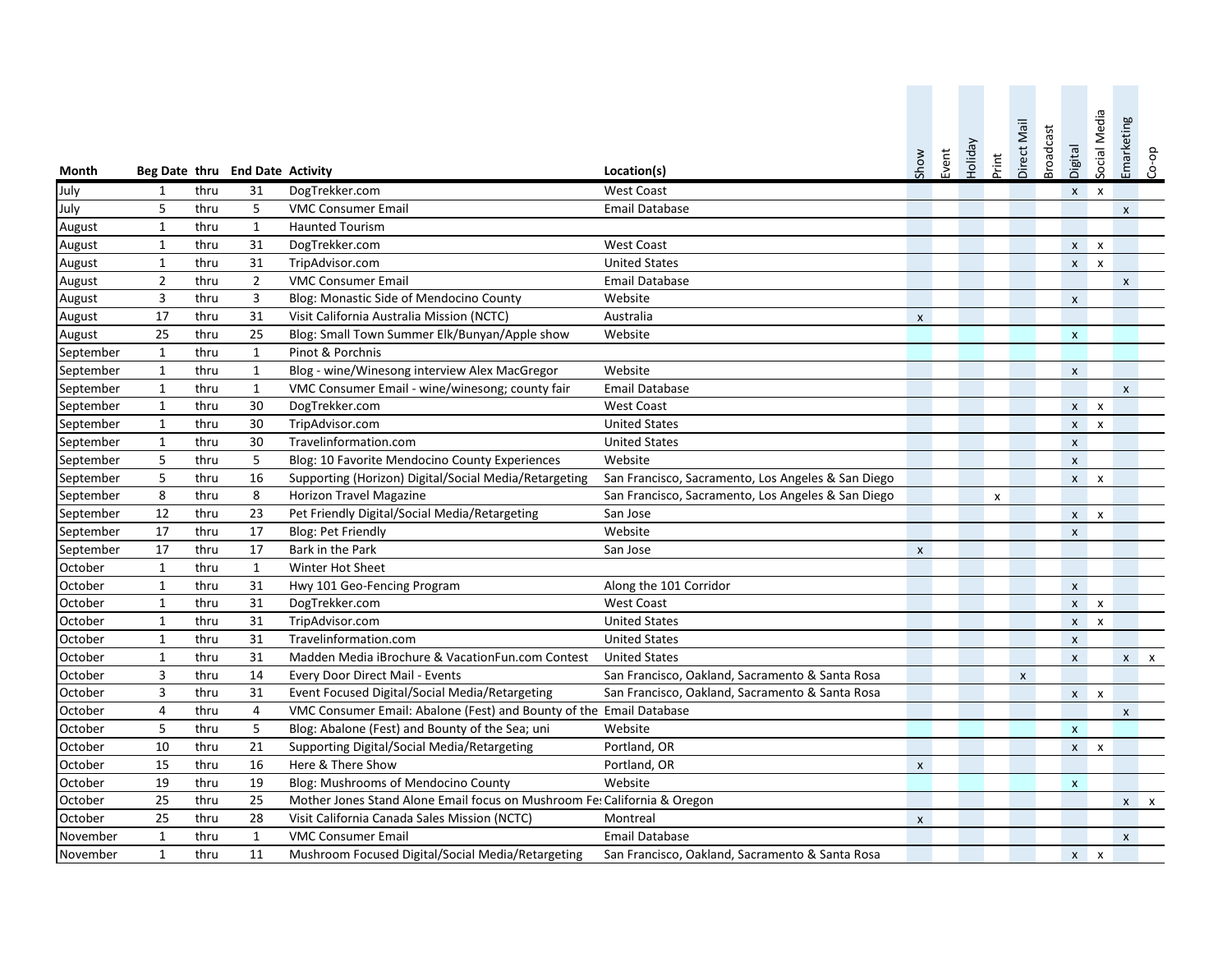| November | $\mathbf{1}$   | thru | 30             | Hwy 101 Geo-Fencing Program                                                                                         | Along the 101 Corridor          |                    |                    | $\pmb{\mathsf{X}}$ |                           |                    |              |
|----------|----------------|------|----------------|---------------------------------------------------------------------------------------------------------------------|---------------------------------|--------------------|--------------------|--------------------|---------------------------|--------------------|--------------|
| November | $\mathbf{1}$   | thru | 30             | DogTrekker.com                                                                                                      | <b>West Coast</b>               |                    |                    |                    | $x \times x$              |                    |              |
| November | $\mathbf{1}$   | thru | 30             | TripAdvisor.com                                                                                                     | <b>United States</b>            |                    |                    | $\mathsf{x}$       | $\boldsymbol{\mathsf{x}}$ |                    |              |
| November | $\mathbf{1}$   | thru | 30             | Travelinformation.com                                                                                               | <b>United States</b>            |                    |                    | $\pmb{\mathsf{X}}$ |                           |                    |              |
| November | $\mathbf{1}$   | thru | 30             | Queerty Digital Program                                                                                             | San Francisco & Los Angeles, CA |                    |                    | $\pmb{\mathsf{X}}$ |                           |                    |              |
| November | $\overline{4}$ | thru | 14             | Mushroom, Wine & Beer Festival                                                                                      | County-wide                     | $\pmb{\mathsf{X}}$ |                    |                    |                           |                    |              |
| November | 8              | thru | 8              | Blog: Big Mushroom Event                                                                                            | Website                         |                    |                    | $\pmb{\mathsf{x}}$ |                           |                    |              |
| November | 17             | thru | 17             | VRBO Stand Alone Email: Holiday Focused                                                                             | Worldwide                       |                    |                    |                    |                           | $\pmb{\mathsf{X}}$ |              |
| November | 22             | thru | 22             | Blog: Festival of Lights/MCBG                                                                                       | Website                         |                    |                    | $\pmb{\mathsf{x}}$ |                           |                    |              |
| December | $\mathbf{1}$   | thru | 31             | Hwy 101 Geo-Fencing Program                                                                                         | Along the 101 Corridor          |                    |                    | $\pmb{\mathsf{X}}$ |                           |                    |              |
| December | $\mathbf{1}$   | thru | 31             | Queerty Digital Program                                                                                             | San Francisco & Oakland, CA     |                    |                    | $\pmb{\mathsf{x}}$ |                           |                    |              |
| December | $\mathbf{1}$   | thru | 31             | DogTrekker.com                                                                                                      | <b>West Coast</b>               |                    |                    |                    | $x \times x$              |                    |              |
| December | $\mathbf{1}$   | thru | 31             | TripAdvisor.com                                                                                                     | <b>United States</b>            |                    |                    | $\mathsf{X}$       | $\boldsymbol{\mathsf{x}}$ |                    |              |
| December | $\mathbf{1}$   | thru | 31             | Travelinformation.com                                                                                               | <b>United States</b>            |                    |                    | $\pmb{\mathsf{x}}$ |                           |                    |              |
| December | 1              | thru | 16             | Supporting (Alaska Airlines) Digital/Social Media/Retarge Seattle, Portland, Los Angeles, Orange County & San Diego |                                 |                    |                    |                    | $x \times x$              |                    |              |
| December | $\overline{2}$ | thru | $\overline{2}$ | Alaska Airlines 2-Page Spread Co-op                                                                                 | <b>United States</b>            |                    | $\pmb{\mathsf{X}}$ |                    |                           |                    |              |
| December | 6              | thru | 6              | Blog: Made in Mendo (existing: holiday gifts)                                                                       | Website                         |                    |                    | $\mathsf{x}$       |                           |                    |              |
| December | 8              | thru | 8              | VMC Consumer Email; Holiday Lodging Specials; Made ir Email Database                                                |                                 |                    |                    |                    |                           | $\pmb{\mathsf{X}}$ |              |
| December | 8              | thru | 10             | Social Media Support of Consumer Email                                                                              |                                 |                    |                    |                    | X                         |                    |              |
| December | 15             | thru | 15             | <b>VMC Consumer Email</b>                                                                                           | <b>Email Database</b>           |                    |                    |                    |                           | $\mathsf{x}$       |              |
| December | 15             | thru | 17             | Social Media Support of Consumer Email                                                                              |                                 |                    |                    |                    | $\pmb{\mathsf{X}}$        |                    |              |
| December | 22             | thru | 22             | <b>Blog: Stormwatching</b>                                                                                          | Website                         |                    |                    | $\pmb{\mathsf{x}}$ |                           |                    |              |
| December | 22             | thru | 22             | <b>VMC Consumer Email</b>                                                                                           | <b>Email Database</b>           |                    |                    |                    |                           | $\pmb{\mathsf{x}}$ |              |
| December | 22             | thru | 25             | Social Media Support of Consumer Email                                                                              |                                 |                    |                    |                    | $\pmb{\mathsf{x}}$        |                    |              |
| December | 29             | thru | 29             | <b>VMC Consumer Email</b>                                                                                           | <b>Email Database</b>           |                    |                    |                    |                           | $\pmb{\mathsf{X}}$ |              |
| December | 29             | thru | 31             | Social Media Support of Consumer Email                                                                              |                                 |                    |                    |                    | $\pmb{\mathsf{x}}$        |                    |              |
| January  | $\mathbf{1}$   | thru | $\mathbf{1}$   | <b>Right Brain Retreats</b>                                                                                         |                                 |                    |                    |                    |                           |                    |              |
| January  | $\mathbf{1}$   | thru | 29             | Queerty Digital Program                                                                                             | San Francisco & Los Angeles, CA |                    |                    | $\pmb{\mathsf{X}}$ |                           |                    |              |
| January  | $\mathbf{1}$   | thru | 31             | Hwy 101 Geo-Fencing Program                                                                                         | Along the 101 Corridor          |                    |                    | $\mathsf{x}$       |                           |                    |              |
| January  | $\mathbf{1}$   | thru | 31             | DogTrekker.com                                                                                                      | <b>West Coast</b>               |                    |                    |                    | $x \times x$              |                    |              |
| January  | $\mathbf{1}$   | thru | 31             | TripAdvisor.com                                                                                                     | <b>United States</b>            |                    |                    |                    | $x \times x$              |                    |              |
| January  | $\mathbf{1}$   | thru | 31             | Travelinformation.com                                                                                               | <b>United States</b>            |                    |                    | $\pmb{\mathsf{X}}$ |                           |                    |              |
| January  | $\mathbf{1}$   | thru | 31             | The Enthusiast Network                                                                                              | <b>United States</b>            |                    |                    | $\pmb{\mathsf{x}}$ |                           |                    |              |
| January  | $\mathbf{1}$   | thru | 31             | Supporting (Outdoor Adventures) Digital/Social Media/R Sacramento, CA                                               |                                 |                    |                    |                    | $x \times x$              |                    |              |
| January  | $\mathbf{2}$   | thru | $\overline{2}$ | Today's Bride                                                                                                       | San Francisco & Oakland, CA     |                    | X                  | $\pmb{\chi}$       |                           |                    | $x \times x$ |
| January  | $\overline{2}$ | thru | $\overline{2}$ | Visit California Travel Guide                                                                                       | Globally                        |                    | $\pmb{\mathsf{x}}$ |                    |                           |                    |              |
| January  | $\overline{2}$ | thru | 31             | Supporting (Today's Bride) Digital/Social Media/Retarget San Francisco & Oakland, CA                                |                                 |                    |                    |                    | $x \times x$              |                    |              |
| January  | $\overline{4}$ | thru | 4              | Blog: New Year renewal in Mendocino County; Crab Fest Website                                                       |                                 |                    |                    | $\pmb{\times}$     |                           |                    |              |
| January  | 5              | thru | 5              | <b>VMC Consumer Email</b>                                                                                           | <b>Email Database</b>           |                    |                    |                    |                           | $\pmb{\mathsf{x}}$ |              |
| January  | 5              | thru | $\overline{7}$ | Social Media Support of Consumer Email                                                                              |                                 |                    |                    |                    | $\pmb{\mathsf{x}}$        |                    |              |
| January  | 8              | thru | 8              | Bay Area News Group Eat Drink Play Takeover                                                                         | Bay Area                        |                    | $\pmb{\mathsf{X}}$ | $\pmb{\times}$     |                           |                    | $\mathsf{x}$ |
| January  | 9              | thru | 29             | Supporting (Crab Festival) Digital/Social Media/Retargeti San Francisco, Oakland, Sacramento & Santa Rosa           |                                 |                    |                    |                    | $x \times x$              |                    |              |
| January  | 10             | thru | 10             | Mother Jones Stand Alone Email focus on Crab Festival California & Oregon                                           |                                 |                    |                    |                    |                           |                    | $x \times x$ |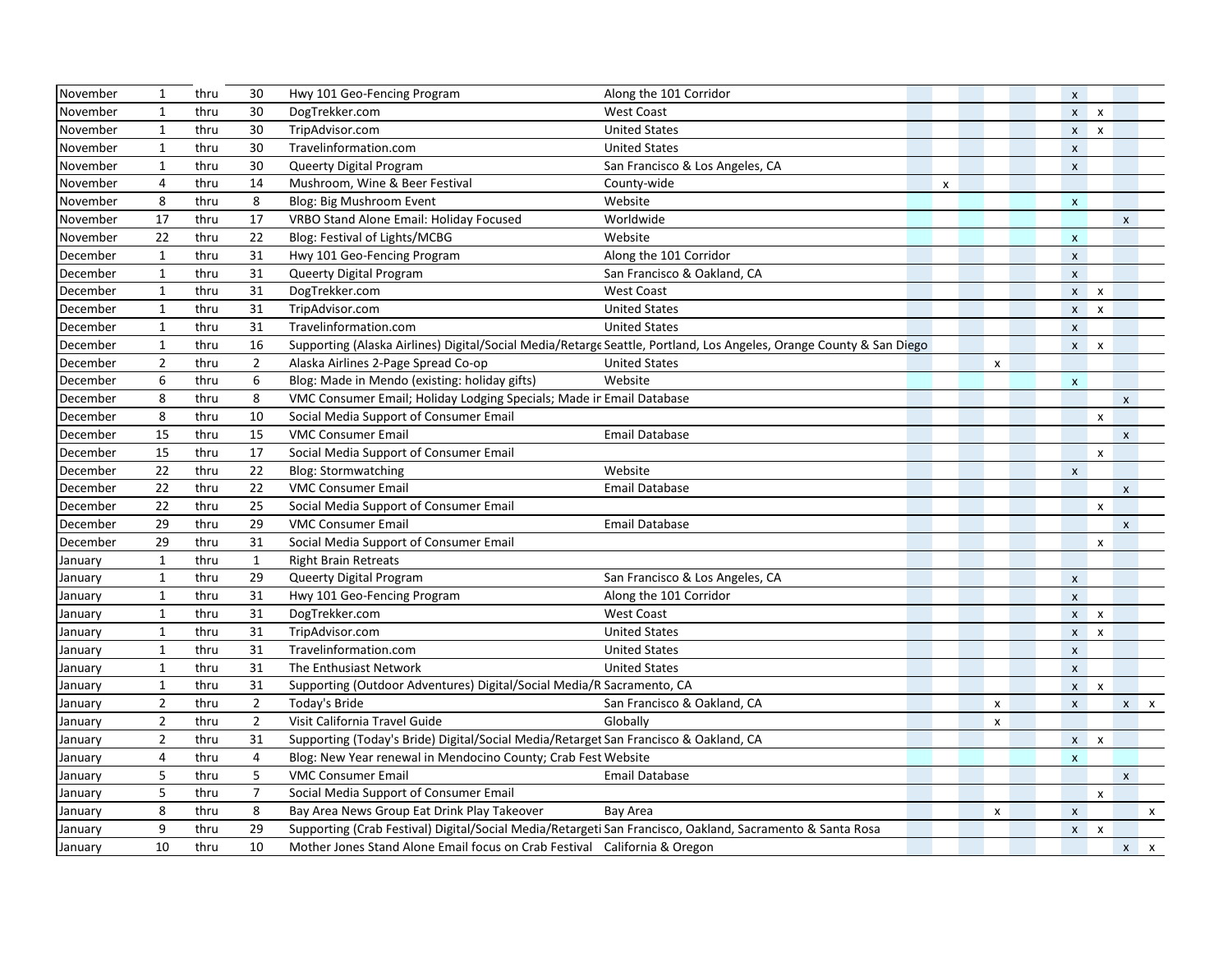| January  | 12             | thru | 12             | <b>VMC Consumer Email</b>                                                             | <b>Email Database</b>                                                                                                |                           |   |                    |                           |                           | X                  |              |
|----------|----------------|------|----------------|---------------------------------------------------------------------------------------|----------------------------------------------------------------------------------------------------------------------|---------------------------|---|--------------------|---------------------------|---------------------------|--------------------|--------------|
| January  | 12             | thru | 14             | Social Media Support of Consumer Email                                                |                                                                                                                      |                           |   |                    |                           | $\pmb{\mathsf{x}}$        |                    |              |
| January  | 17             | thru | 17             | Small Market Meetings Stand Alone Email & Editorial                                   | <b>United States</b>                                                                                                 |                           |   |                    | $\pmb{\times}$            |                           |                    | $x \times x$ |
| January  | 18             | thru | 18             | Blog: TBA (tie w/FB and newsletter)                                                   | Website                                                                                                              |                           |   |                    | $\pmb{\mathsf{X}}$        |                           |                    |              |
| January  | 18             | thru | 23             | Sportsman's Expo                                                                      | Sacramento, CA                                                                                                       | $\pmb{\mathsf{x}}$        |   |                    |                           |                           |                    |              |
| January  | 19             | thru | 19             | <b>VMC Consumer Email</b>                                                             | Email Database                                                                                                       |                           |   |                    |                           |                           | $\pmb{\mathsf{X}}$ |              |
| January  | 19             | thru | 21             | Social Media Support of Consumer Email                                                |                                                                                                                      |                           |   |                    |                           | X                         |                    |              |
| January  | 20             | thru | 29             | Crab, Wine & Beer Festival                                                            | County-wide                                                                                                          |                           | X |                    |                           |                           |                    |              |
| January  | 26             | thru | 26             | <b>VMC Consumer Email</b>                                                             | Email Database                                                                                                       |                           |   |                    |                           |                           | $\pmb{\mathsf{x}}$ |              |
| January  | 26             | thru | 28             | Social Media Support of Consumer Email                                                |                                                                                                                      |                           |   |                    |                           | $\pmb{\mathsf{x}}$        |                    |              |
| February | $\mathbf{1}$   | thru | $\mathbf{1}$   | Renegade Travel/Tribal Travel                                                         |                                                                                                                      |                           |   |                    |                           |                           |                    |              |
| February | $\mathbf{1}$   | thru | 15             | Supporting (Outdoor Adventures) Digital/Social Media/R San Francisco & Sacramento, CA |                                                                                                                      |                           |   |                    |                           | $x \times$                |                    |              |
| February | $\mathbf{1}$   | thru | 28             | Hwy 101 Geo-Fencing Program                                                           | Along the 101 Corridor                                                                                               |                           |   |                    | $\pmb{\times}$            |                           |                    |              |
| February | $\mathbf{1}$   | thru | 28             | Queerty Digital Program                                                               | San Francisco & Oakland, CA                                                                                          |                           |   |                    | $\pmb{\mathsf{X}}$        |                           |                    |              |
| February | $\mathbf{1}$   | thru | 28             | DogTrekker.com                                                                        | <b>West Coast</b>                                                                                                    |                           |   |                    |                           | $x \times x$              |                    |              |
| February | $\mathbf{1}$   | thru | 28             | TripAdvisor.com                                                                       | <b>United States</b>                                                                                                 |                           |   |                    |                           | $x \times x$              |                    |              |
| February | $\mathbf{1}$   | thru | 28             | The Enthusiast Network                                                                | <b>United States</b>                                                                                                 |                           |   |                    | $\pmb{\mathsf{X}}$        |                           |                    |              |
| February | $\mathbf{1}$   | thru | 7-Apr          |                                                                                       | Supporting (Pres Day Wknd/Spring Break) Digital/Social I Chico, San Francisco, Oakland, Sacramento & West Sacramento |                           |   |                    |                           | $x \times x$              |                    |              |
| February | $\overline{2}$ | thru | $\overline{2}$ | <b>VMC Consumer Email</b>                                                             | Email Database                                                                                                       |                           |   |                    |                           |                           | $\pmb{\mathsf{X}}$ |              |
| February | $\overline{2}$ | thru | 5              | Social Media Support of Consumer Email                                                |                                                                                                                      |                           |   |                    |                           | $\boldsymbol{\mathsf{x}}$ |                    |              |
| February | $\overline{7}$ | thru | $\overline{7}$ | Blog: TBA (tie w/FB and newsletter)                                                   | Website                                                                                                              |                           |   |                    | $\pmb{\mathsf{X}}$        |                           |                    |              |
| February | $\overline{7}$ | thru | $\overline{7}$ | Mother Jones Stand Alone Email focus on Fall in Love wi California & Oregon           |                                                                                                                      |                           |   |                    |                           |                           |                    | $x \times x$ |
| February | 8              | thru | 9              | RTO (NCTC)                                                                            | Los Angeles, CA                                                                                                      | $\pmb{\mathsf{x}}$        |   |                    |                           |                           |                    |              |
| February | 9              | thru | 9              | <b>VMC Consumer Email</b>                                                             | Email Database                                                                                                       |                           |   |                    |                           |                           | $\pmb{\mathsf{x}}$ |              |
| February | 9              | thru | 13             | Social Media Support of Consumer Email                                                |                                                                                                                      |                           |   |                    |                           | X                         |                    |              |
| February | 11             | thru | 12             | Bay Area Travel & Adventure Show                                                      | Santa Clarita, CA                                                                                                    | $\boldsymbol{\mathsf{X}}$ |   |                    |                           |                           |                    |              |
| February | 13             | thru | 24             | Supporting (Outdoor Adventures) Digital/Social Media/R Los Angeles, CA                |                                                                                                                      |                           |   |                    | $\mathsf{X}^-$            | $\boldsymbol{\mathsf{x}}$ |                    |              |
| February | 14             | thru | 14             | Valentine's Day                                                                       |                                                                                                                      |                           |   | $\pmb{\chi}$       |                           |                           |                    |              |
| February | 16             | thru | 16             | <b>VMC Consumer Email</b>                                                             | Email Database                                                                                                       |                           |   |                    |                           |                           | $\mathsf{x}$       |              |
| February | 16             | thru | 18             | Social Media Support of Consumer Email                                                |                                                                                                                      |                           |   |                    |                           | X                         |                    |              |
| Februay  | 18             | thru | 19             | LA Travel & Adventure Show                                                            | Los Angeles, CA                                                                                                      | $\boldsymbol{\mathsf{x}}$ |   |                    |                           |                           |                    |              |
| February | 18             | thru | 20             | President's Day Weekend                                                               |                                                                                                                      |                           |   | $\pmb{\mathsf{x}}$ |                           |                           |                    |              |
| February | 19             | thru | 24             | Supporting (General Destination) Digital/Social Media/R(Reno, NV                      |                                                                                                                      |                           |   |                    |                           | $x \times x$              |                    |              |
| February | 20             | thru | 23             | Go West (NCTC)                                                                        | Reno, NV                                                                                                             | $\pmb{\mathsf{X}}$        |   |                    |                           |                           |                    |              |
| February | 21             | thru | 21             | Blog: TBA (tie w/FB and newsletter)                                                   | Website                                                                                                              |                           |   |                    | $\pmb{\mathsf{X}}$        |                           |                    |              |
| February | 23             | thru | 23             | <b>VMC Consumer Email</b>                                                             | Email Database                                                                                                       |                           |   |                    |                           |                           | $\mathsf{x}$       |              |
| February | 23             | thru | 25             | Social Media Support of Consumer Email                                                |                                                                                                                      |                           |   |                    |                           | $\mathsf{x}$              |                    |              |
| March    | 1              | thru | 31             | DogTrekker.com                                                                        | <b>West Coast</b>                                                                                                    |                           |   |                    | $\boldsymbol{\mathsf{x}}$ | $\boldsymbol{\mathsf{x}}$ |                    |              |
| March    | $\mathbf{1}$   | thru | 31             | TripAdvisor.com                                                                       | <b>United States</b>                                                                                                 |                           |   |                    | $\mathsf{x}$              | $\mathsf{x}$              |                    |              |
| March    | $\mathbf{1}$   | thru | 31             | Hwy 101 Geo-Fencing Program                                                           | Along the 101 Corridor                                                                                               |                           |   |                    | $\pmb{\mathsf{X}}$        |                           |                    |              |
| March    | $\mathbf{1}$   | thru | 31             | The Enthusiast Network                                                                | <b>United States</b>                                                                                                 |                           |   |                    | $\pmb{\mathsf{X}}$        |                           |                    |              |
| March    | $\overline{2}$ | thru | $\overline{2}$ | <b>VMC Consumer Email</b>                                                             | <b>Email Database</b>                                                                                                |                           |   |                    |                           |                           | $\pmb{\mathsf{x}}$ |              |
| March    | $\overline{7}$ | thru | $\overline{7}$ | Blog: TBA (tie w/FB and newsletter)                                                   | Website                                                                                                              |                           |   |                    | $\mathsf{x}$              |                           |                    |              |